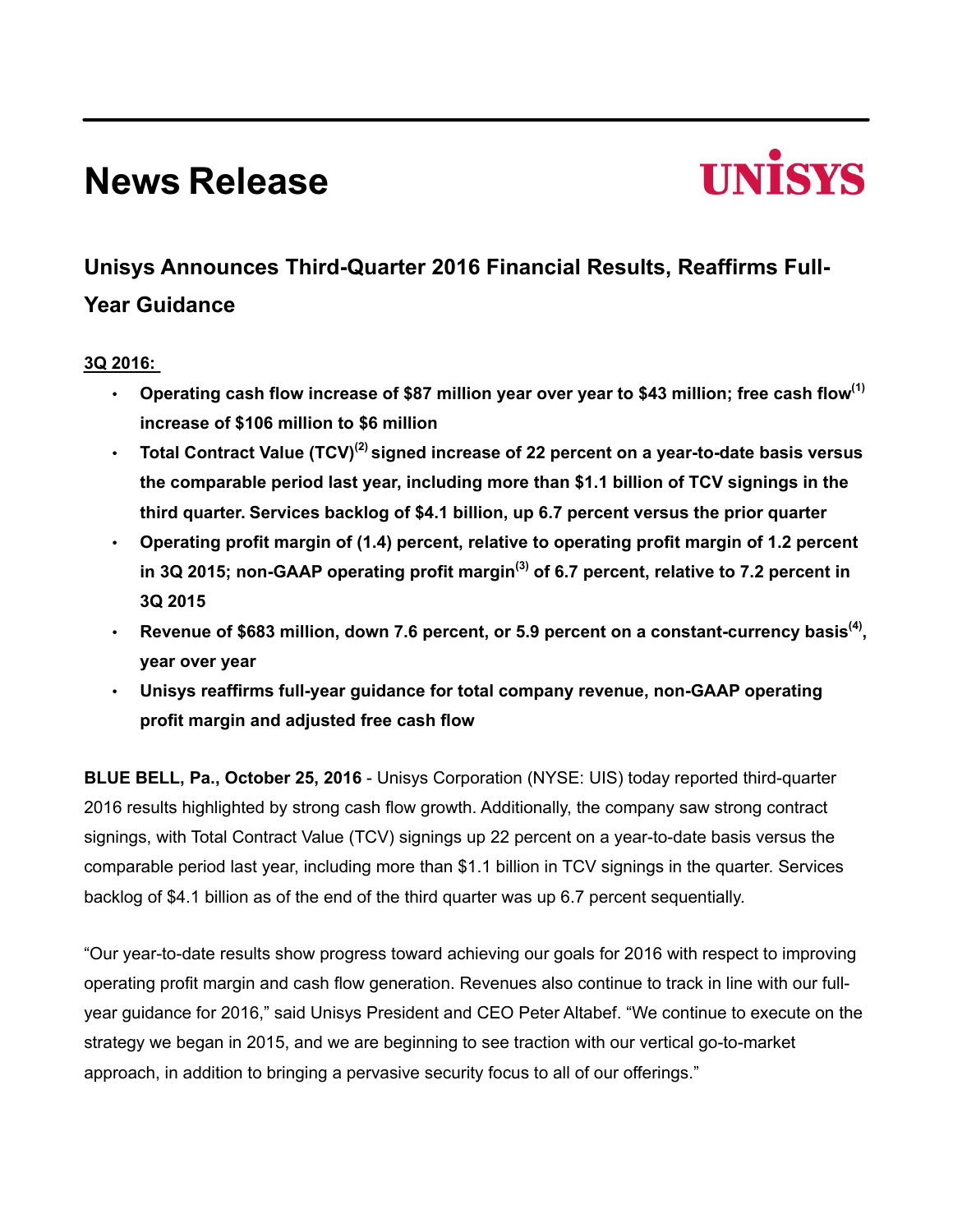# **Summary of Third-Quarter 2016 Business Results**

Company:

- Operating cash flow increased by \$87 million versus the prior year to \$43 million. The company generated free cash flow of \$6 million for the third quarter, an improvement of \$106 million yearover-year. Adjusted free cash flow<sup>(5)</sup> in the third quarter increased \$105 million from the prior year. This represented the fourth consecutive quarter of positive operating cash flow and adjusted free cash flow.
- The company saw strong contract signings in the third quarter, with TCV signed up 22 percent on a year-to-date basis, including more than \$1.1 billion of TCV signings in the quarter. Services backlog ended the third quarter at \$4.1 billion, up 6.7 percent sequentially.
- Operating profit margin of (1.4) percent includes cost-reduction and other charges and pension expense. Third-quarter 2016 non-GAAP operating profit margin was 6.7 percent, down slightly versus the third quarter 2015. On a year-to-date basis, however, operating profit margin was 0.6 percent, representing a 380 basis point increase over the corresponding year-to-date period for 2015, reflective of the company's ongoing cost-cutting efforts. On a year-to-date basis, 2016 non-GAAP operating profit margin was 7.0 percent, an increase of 340 basis points relative to the corresponding year-to-date period in 2015.
- During the third quarter 2016, the company continued to execute on its cost-reduction program, largely related to headcount reductions, that are anticipated to result in \$30 million of incremental annualized cost savings, bringing the total to date to \$185 million against a plan of \$200 million exiting 2016, with up to another \$30 million anticipated in 2017.
- Revenue of \$683 million declined 7.6 percent year over year or 5.9 percent on a constantcurrency basis.
- At September 30, 2016, the company had \$443 million in cash.

Services:

- Services revenue, which represented 88 percent of total revenue, declined by 8.4 percent to \$601 million, down 6.7 percent in constant currency.
- Services gross margin was down 60 basis points year over year. Nearly two-thirds of this is attributable to some favorable contracts in 2015 within the Federal business. Excluding this and ongoing investments in additional solutions capabilities, the margins for the remaining services business would have been up year over year. Services operating profit margin was down 220 basis points to 2.6 percent (also due in part to ongoing investments at the gross margin and SG&A level). Services operating profit margin saw an increase of 50 basis points sequentially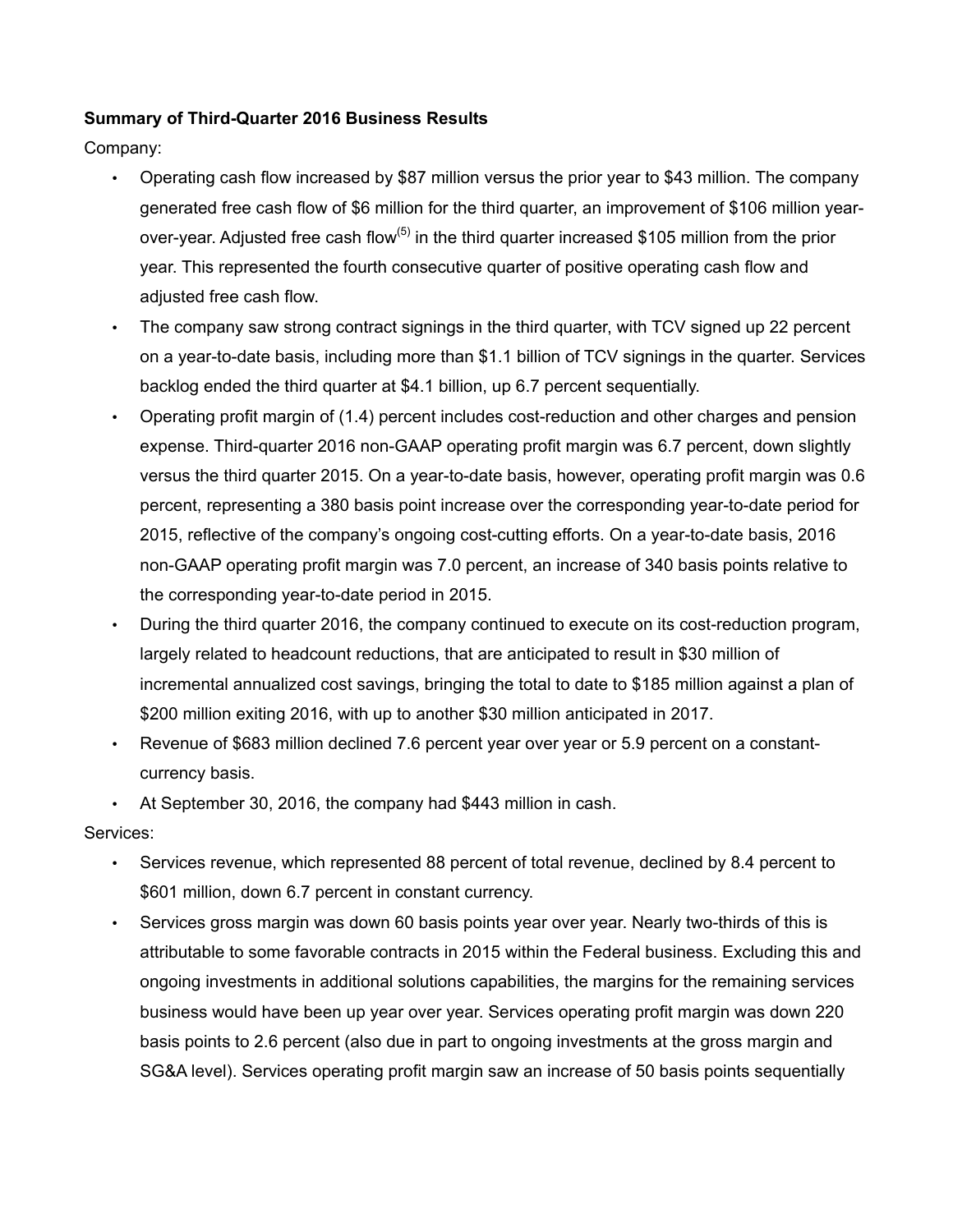relative to the prior quarter and represented the strongest quarterly operating margin for Services in 2016.

Technology:

- Technology revenue, which represented 12 percent of total revenue, was roughly flat year-overyear, at \$82 million versus \$83 million in the same quarter last year.
- Technology operating profit margin improved to 32.3 percent from 20.7 percent in the prior year, reflective of the cost-reduction program.

# **Continued Execution on Business Strategy**

The company recently entered into several key contracts in each of its sectors of focus:

- U.S. Federal Sector: Unisys was selected by U.S. Customs and Border Protection, part of the Department of Homeland Security, to modernize the agency's technology for identifying people and vehicles entering and exiting the U.S.
- Public Sector: Unisys was awarded a contract by the Philippine Statistics Authority to design and operate phase 2 of its Civil Registry System modernization project. Under the 12-year contract, which was the largest contract the company entered into in the third quarter, Unisys will deliver digital government services to modernize the Civil Registry System and manage the end-to-end process to originate, authenticate, secure and issue civil registry documents such as birth certificates to citizens.
- Financial Services Sector: In financial services, Unisys grew its long-standing relationship with Prudential Plc., a British multinational life insurance and financial services company headquartered in London. In addition to Prudential's use of the company's ClearPath Forward technology to support its core Life & Pensions business applications, Unisys is now also providing a fast, automated disaster recovery solution to ensure uninterrupted service.
- Commercial Sector: Unisys has entered into a contract with TravelSky, the leading provider of information technology solutions for China's aviation and travel industry, to provide expanded processing power for their reservation and distribution systems that run on the company's ClearPath Forward technology. This work will build on the momentum of Unisys' recent success with TravelSky toward migrating their passenger sales and service applications to the company's AirCore next-generation passenger system.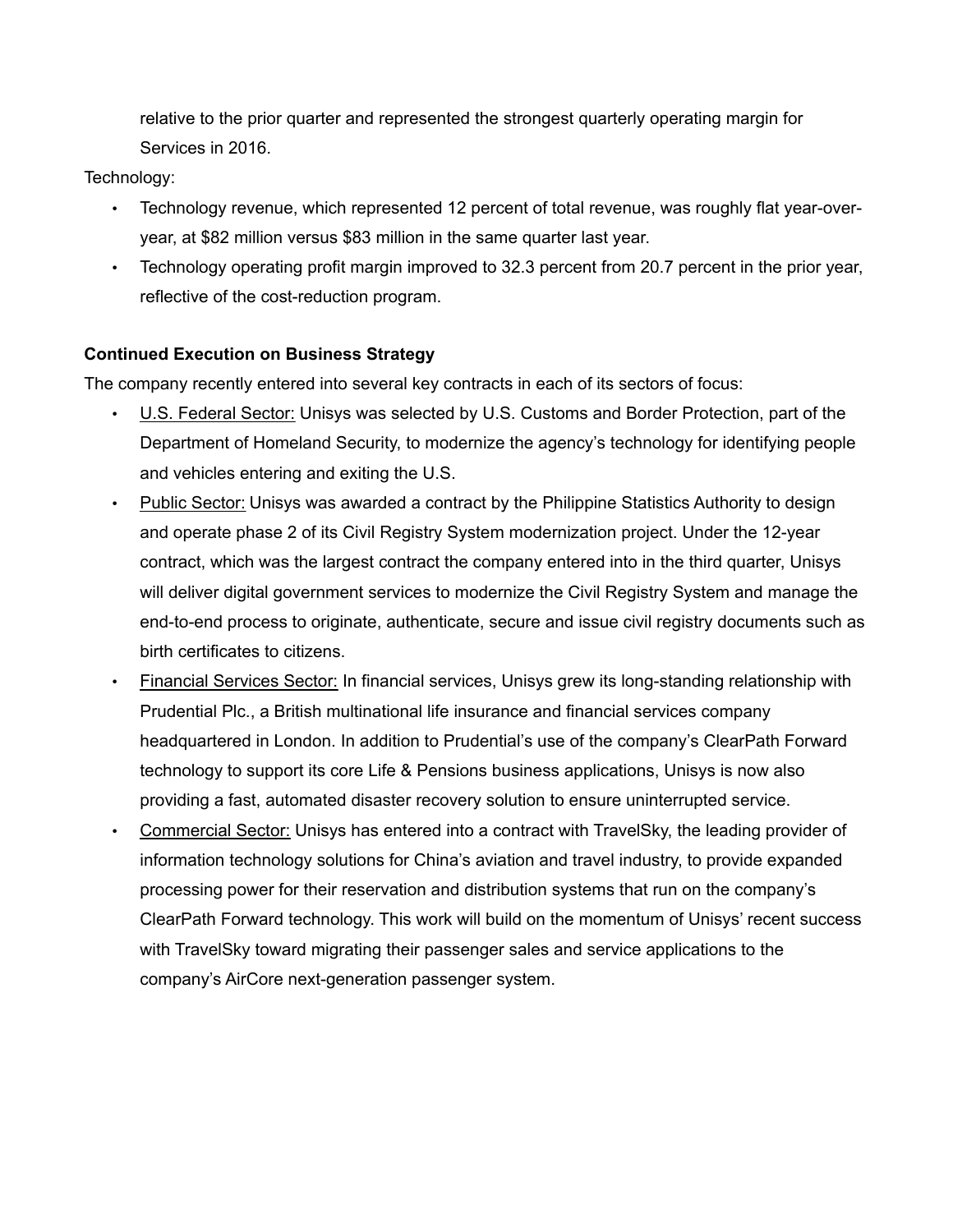## **Conference Call**

Unisys will hold a conference call today at 5:30 p.m. Eastern Time to discuss its results. The listen-only Webcast, as well as the accompanying presentation materials, can be accessed on the Unisys Investor Web site at www.unisys.com/investor. Following the call, an audio replay of the Webcast, and accompanying presentation materials, can be accessed through the same link.

# **Non-GAAP and Other Information**

Although appropriate under generally accepted accounting principles (GAAP), the company's results reflect charges that the company believes are not indicative of its ongoing operations and that can make its profitability and liquidity results difficult to compare to prior periods, anticipated future periods, or to its competitors' results. These items consist of pension and cost-reduction and other expense. Management believes each of these items can distort the visibility of trends associated with the company's ongoing performance. Management also believes that the evaluation of the company's financial performance can be enhanced by use of supplemental presentation of its results that exclude the impact of these items in order to enhance consistency and comparativeness with prior or future period results. The following measures are often provided and utilized by the company's management, analysts, and investors to enhance comparability of year-over-year results, as well as to compare results to other companies in our industry.

(1) **Free cash flow** - The defines free cash flow as cash flow from operations less capital expenditures. Management believes this liquidity measure gives investors an additional perspective on cash flow from on-going operating activities in excess of amounts required for reinvestment.

(2) **Total Contract Value** - TCV is the estimated total contractual revenue related to signed contracts.

(3) **Non-GAAP operating profit** - Unisys recorded pretax pension expense and a pretax charge in connection with cost-reduction and other expense. The company believes that this profitability measure is more indicative of the company's operating results and aligns those results to the company's external guidance which is used by the company's management to allocate resources and may be used by analysts and investors to gauge the company's ongoing performance.

(4) **Constant currency** - The company refers to growth rates in constant currency or on a constant currency basis so that the business results can be viewed without the impact of fluctuations in foreign currency exchange rates to facilitate comparisons of the company's business performance from one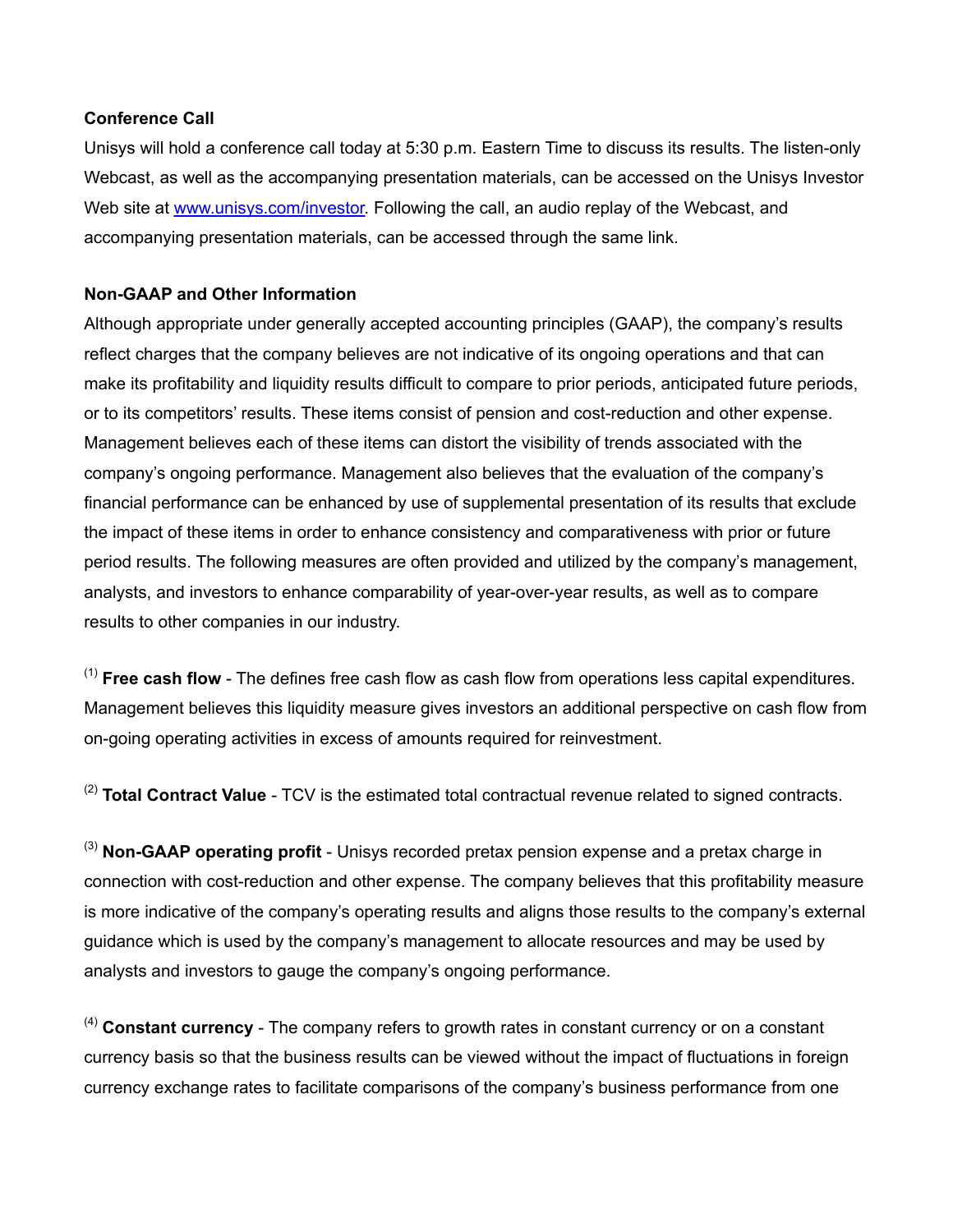period to another. Constant currency is calculated by retranslating current and prior period results at a consistent rate.

(5) **Adjusted free cash flow** - Because inclusion of the company's pension contributions and costreduction payments in free cash flow may distort the visibility of the company's ability to generate cash flow from its operations without the impact of these non-operational costs, management believes that investors may be interested in adjusted free cash flow, which provides free cash flow before these payments and is more indicative of its on-going operations. This liquidity measure was provided to analysts and investors in the form of external guidance and is used by management to measure operating liquidity.

(6) **Non-GAAP diluted earnings per share** - Unisys recorded pension expense and a charge in connection with cost-reduction and other expense. Management believes that investors may have a better understanding of the company's performance and return to shareholders by excluding these charges from the non-GAAP diluted earnings/loss per share calculations. The tax amounts presented for pension expense and cost-reduction and other expense for the calculation of non-GAAP diluted earnings per share include the current and deferred tax expense and benefits recognized under GAAP for pension expense, cost-reduction and other expense.

(7) **EBITDA & adjusted EBITDA** - Earnings before interest, taxes, depreciation and amortization ("EBITDA") is calculated by starting with net income (loss) attributable to Unisys Corporation common shareholders and adding or subtracting the following items: net income attributable to noncontrolling interests, interest expense (net of interest income) provision for income taxes, depreciation and amortization. Adjusted EBITDA further excludes pension expense, cost-reduction and other expense, non-cash share-based expense, and other (income) expense adjustment. In order to provide investors with additional understanding of the company's operating results, these charges are excluded from the adjusted EBITDA calculation.

### **About Unisys**

Unisys is a global information technology company that works with many of the world's largest companies and government organizations to solve their most pressing IT and business challenges. Unisys specializes in providing integrated, leading-edge solutions to clients in the government, financial services and commercial markets. With more than 20,000 employees serving clients around the world,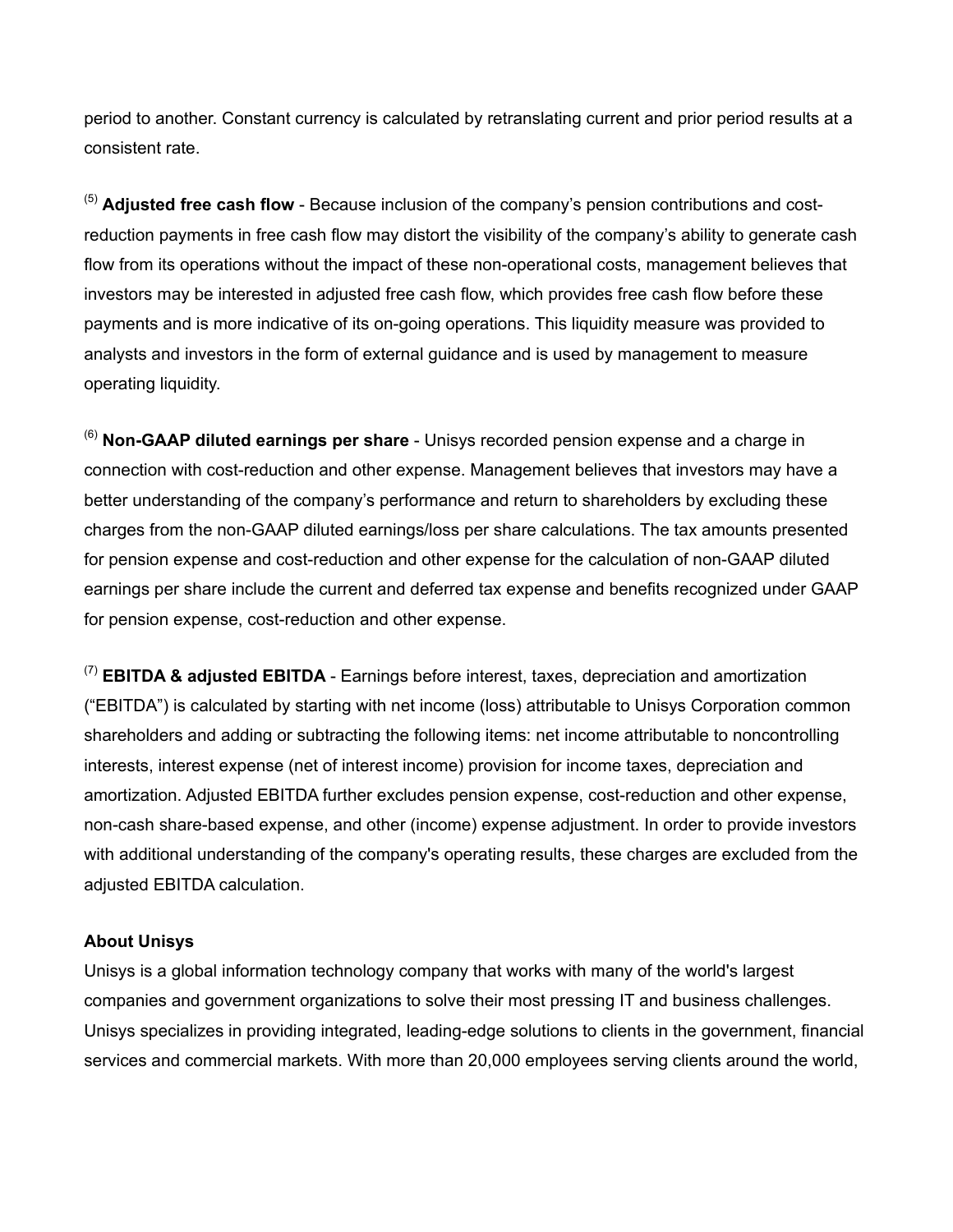Unisys offerings include cloud and infrastructure services, application services, security solutions, and high-end server technology. For more information, visit www.unisys.com.

#### **Forward-Looking Statements**

Any statements contained in this release that are not historical facts are forward-looking statements as defined in the Private Securities Litigation Reform Act of 1995. Forward-looking statements include, but are not limited to, any projections of earnings, revenues, total contract value or other financial items; any statements of the company's plans, strategies or objectives for future operations; statements regarding future economic conditions or performance; and any statements of belief or expectation. All forward-looking statements rely on assumptions and are subject to various risks and uncertainties that could cause actual results to differ materially from expectations. In particular, statements concerning total contract value are based, in part, on the assumption that all options of the contracts included in the calculation of such value will be exercised and that each of those contracts will continue for their full contracted term. Risks and uncertainties that could affect the company's future results include the company's ability to effectively anticipate and respond to volatility and rapid technological innovation in its industry; the company's ability to improve margins in its services business; the company's ability to sell new products while maintaining its installed base in its technology business; the company's ability to access financing markets to refinance its outstanding debt; the company's ability to realize anticipated cost savings and to successfully implement its cost reduction initiatives to drive efficiencies across all of its operations; the company's significant pension obligations and requirements to make significant cash contributions to its defined benefit plans; the company's ability to attract, motivate and retain experienced and knowledgeable personnel in key positions; the risks of doing business internationally when a significant portion of the company's revenue is derived from international operations; the potential adverse effects of aggressive competition in the information services and technology marketplace; the company's ability to retain significant clients; the company's contracts may not be as profitable as expected or provide the expected level of revenues; cybersecurity breaches could result in significant costs and could harm the company's business and reputation; a significant disruption in the company's IT systems could adversely affect the company's business and reputation; the company may face damage to its reputation or legal liability if its clients are not satisfied with its services or products; the performance and capabilities of third parties with whom the company has commercial relationships; the adverse effects of global economic conditions, acts of war, terrorism or natural disasters; contracts with U.S. governmental agencies may subject the company to audits, criminal penalties, sanctions and other expenses and fines; the potential for intellectual property infringement claims to be asserted against the company or its clients; the possibility that pending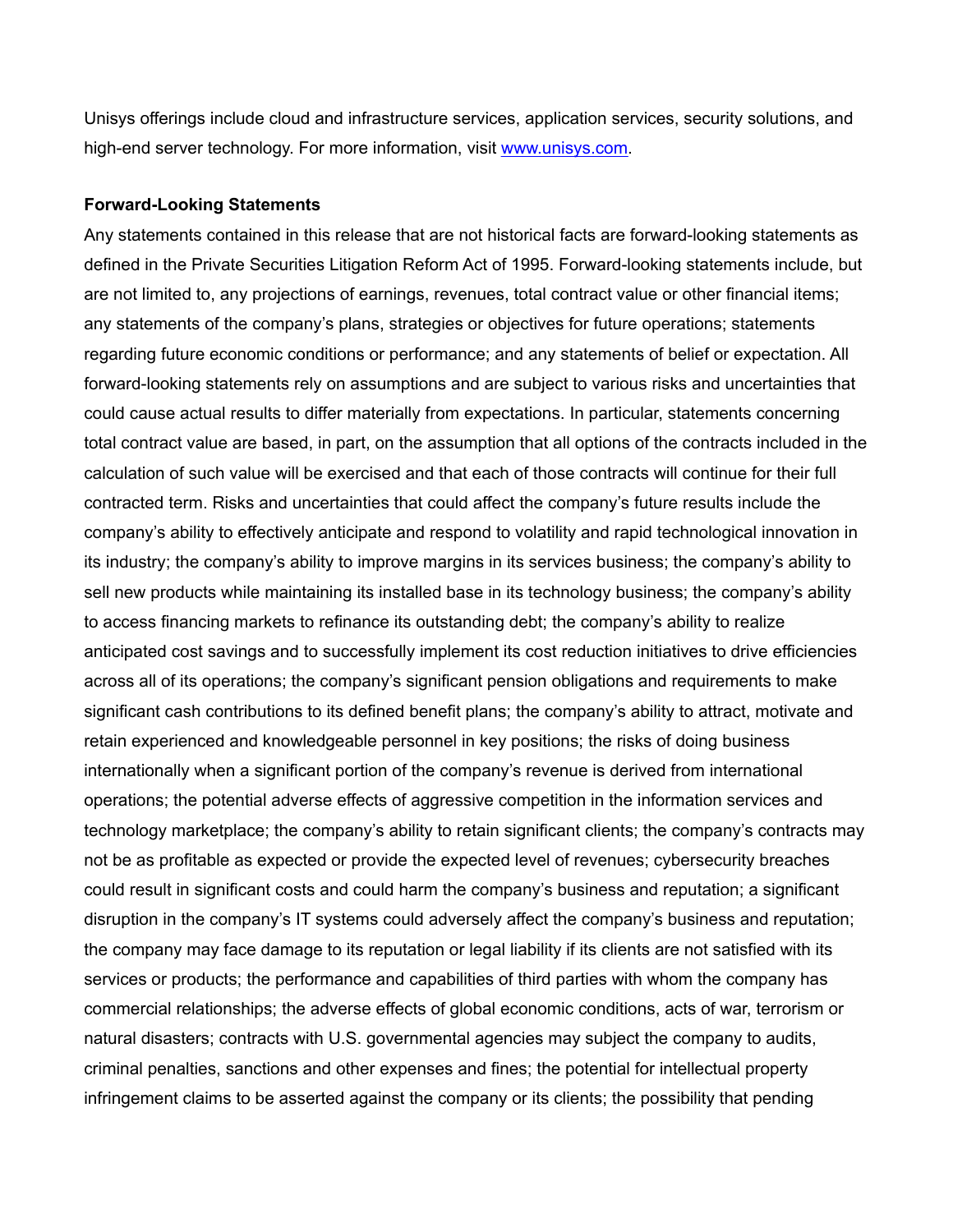litigation could affect the company's results of operations or cash flow; the business and financial risk in implementing future dispositions or acquisitions; and the company's consideration of all available information following the end of the quarter and before the filing of the Form 10-Q and the possible impact of this subsequent event information on its financial statements for the reporting period. Additional discussion of factors that could affect the company's future results is contained in its periodic filings with the Securities and Exchange Commission. The company assumes no obligation to update any forward-looking statements.

#### **Contacts:**

Investors: Courtney Holben, Unisys, 215-986-3379 courtney.holben@unisys.com

Media: John Clendening, Unisys, 214-403-1981 john.clendening@unisys.com

#### ###

#### RELEASE NO.: 1025/9461

Unisys and other Unisys products and services mentioned herein, as well as their respective logos, are trademarks or registered trademarks of Unisys Corporation. Any other brand or product referenced herein is acknowledged to be a trademark or registered trademark of its respective holder.

UIS-Q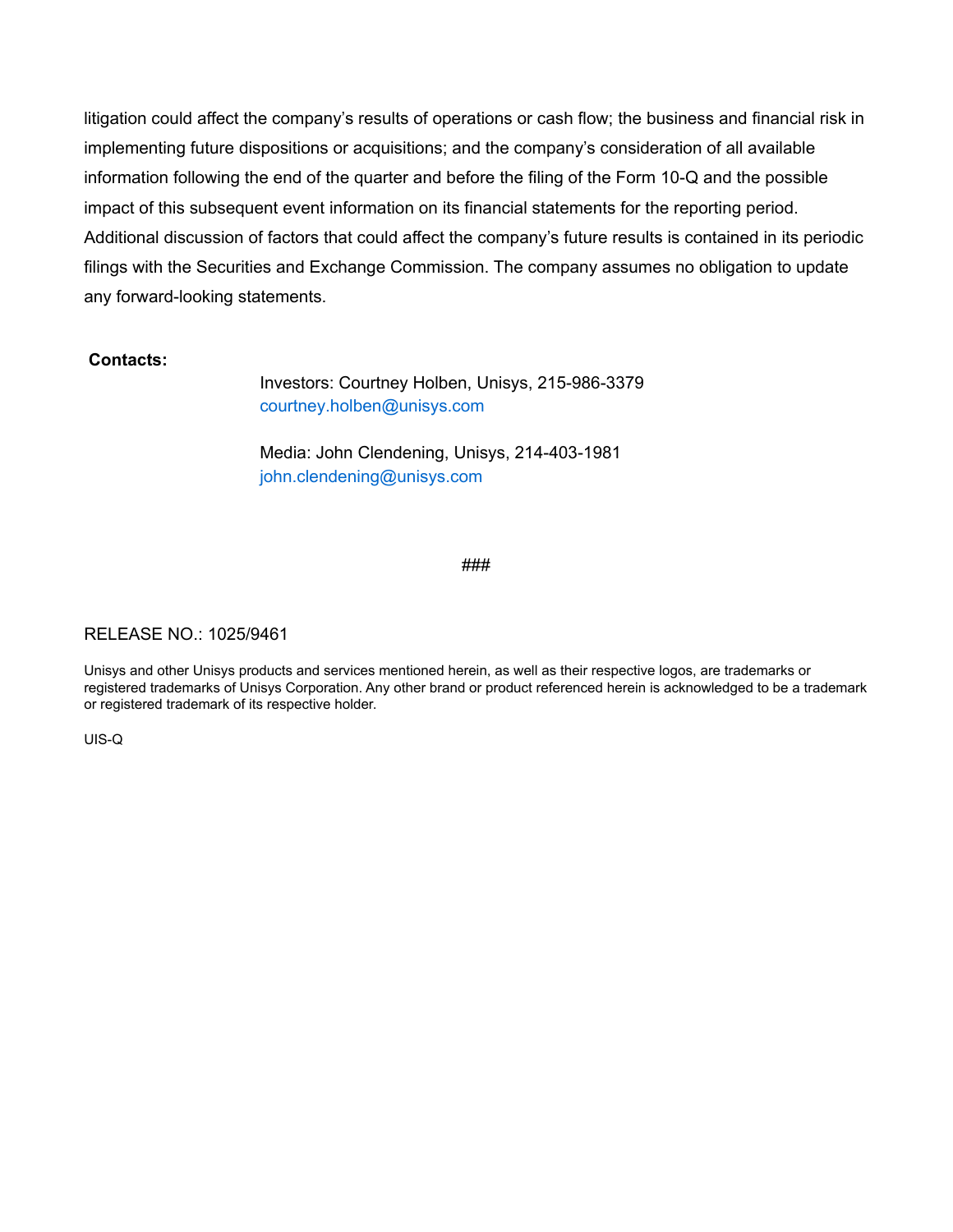#### **UNISYS CORPORATION CONSOLIDATED STATEMENTS OF INCOME (Unaudited) (Millions, except per share data)**

|                                                              | <b>Three Months Ended</b><br>September 30, |             |      | <b>Nine Months Ended</b><br>September 30, |      |             |      |         |
|--------------------------------------------------------------|--------------------------------------------|-------------|------|-------------------------------------------|------|-------------|------|---------|
|                                                              | 2016                                       |             | 2015 |                                           | 2016 |             | 2015 |         |
| <b>Revenue</b>                                               |                                            |             |      |                                           |      |             |      |         |
| <b>Services</b>                                              | \$                                         | 600.9       | \$   | 656.0                                     | \$   | 1,809.8     | \$   | 1,956.5 |
| Technology                                                   |                                            | 82.4        |      | 83.2                                      |      | 289.2       |      | 268.7   |
|                                                              |                                            | 683.3       |      | 739.2                                     |      | 2,099.0     |      | 2,225.2 |
| <b>Costs and expenses</b>                                    |                                            |             |      |                                           |      |             |      |         |
| Cost of revenue:                                             |                                            |             |      |                                           |      |             |      |         |
| <b>Services</b>                                              |                                            | 531.3       |      | 564.7                                     |      | 1,594.1     |      | 1,714.7 |
| Technology                                                   |                                            | 30.4        |      | 33.9                                      |      | 106.5       |      | 128.6   |
|                                                              |                                            | 561.7       |      | 598.6                                     |      | 1,700.6     |      | 1,843.3 |
| Selling, general and administrative                          |                                            | 120.0       |      | 115.4                                     |      | 345.8       |      | 389.6   |
| Research and development                                     |                                            | 11.4        |      | 16.6                                      |      | 40.5        |      | 63.2    |
|                                                              |                                            | 693.1       |      | 730.6                                     |      | 2,086.9     |      | 2,296.1 |
| <b>Operating profit (loss)</b>                               |                                            | (9.8)       |      | 8.6                                       |      | 12.1        |      | (70.9)  |
| Interest expense                                             |                                            | 7.7         |      | 3.0                                       |      | 19.9        |      | 8.3     |
| Other income (expense), net                                  |                                            | 2.3         |      | 1.7                                       |      | 3.7         |      | 8.0     |
| Income (loss) before income taxes                            |                                            | (15.2)      |      | 7.3                                       |      | (4.1)       |      | (71.2)  |
| Provision for income taxes                                   |                                            | 9.9         |      | 14.9                                      |      | 34.2        |      | 33.3    |
| <b>Consolidated net income (loss)</b>                        |                                            | (25.1)      |      | (7.6)                                     |      | (38.3)      |      | (104.5) |
| Net income attributable to noncontrolling interests          |                                            | 3.1         |      | 2.0                                       |      | 8.2         |      | 6.5     |
| Net income (loss) attributable to Unisys Corporation         | \$                                         | $(28.2)$ \$ |      | (9.6)                                     | \$   | (46.5)      | \$   | (111.0) |
| Earnings (loss) per share attributable to Unisys Corporation |                                            |             |      |                                           |      |             |      |         |
| <b>Basic</b>                                                 | \$                                         | $(0.56)$ \$ |      | $(0.19)$ \$                               |      | $(0.93)$ \$ |      | (2.22)  |
| <b>Diluted</b>                                               | $\overline{\$}$                            | $(0.56)$ \$ |      | $(0.19)$ \$                               |      | $(0.93)$ \$ |      | (2.22)  |
| Shares used in the per share computations (in thousands)     |                                            |             |      |                                           |      |             |      |         |
| <b>Basic</b>                                                 |                                            | 50,082      |      | 49,934                                    |      | 50,052      |      | 49,894  |
| <b>Diluted</b>                                               |                                            | 50,082      |      | 49,934                                    |      | 50,052      |      | 49,894  |
|                                                              |                                            |             |      |                                           |      |             |      |         |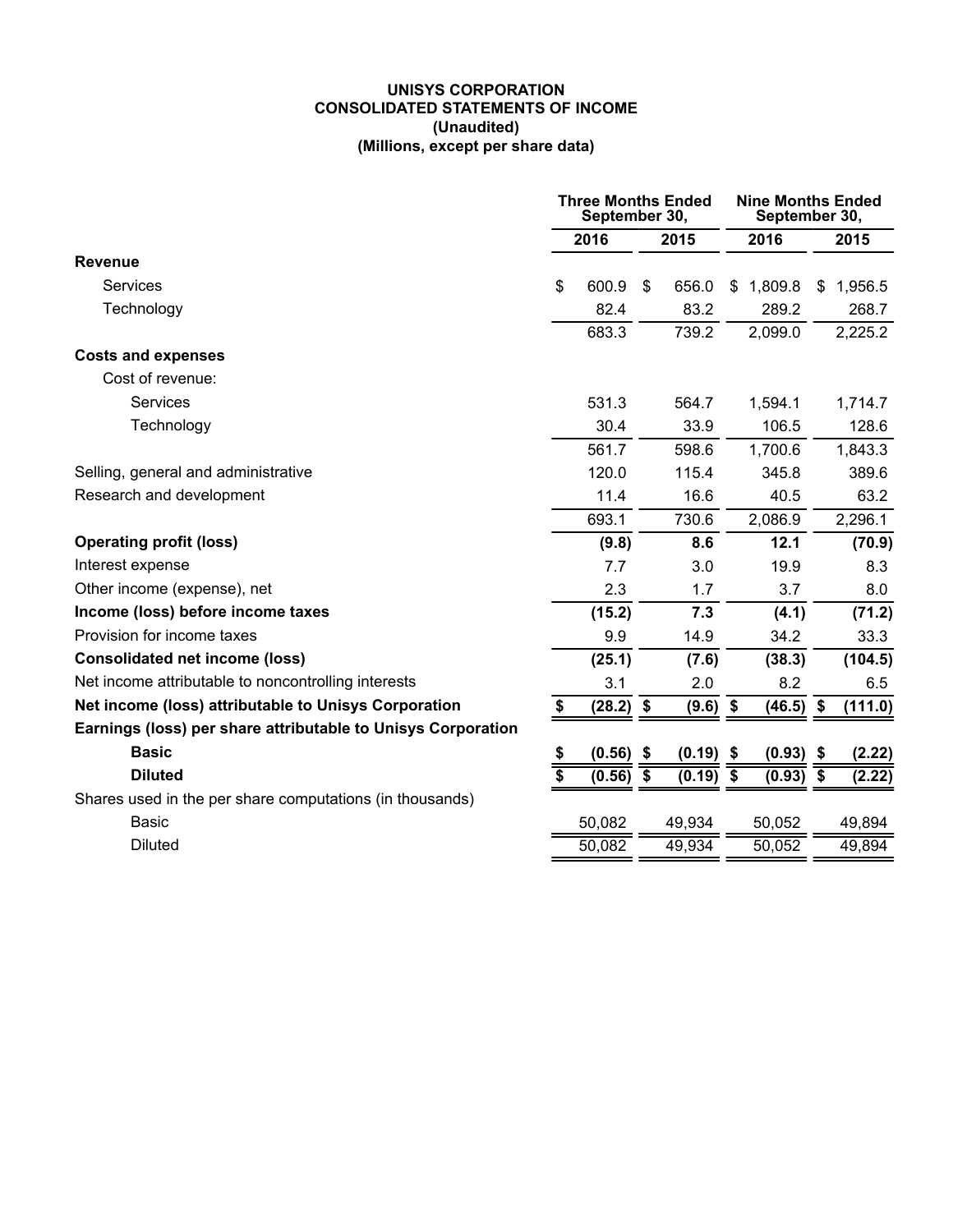#### **UNISYS CORPORATION SEGMENT RESULTS (Unaudited) (Millions)**

|                                          | Total<br><b>Eliminations</b> |          | <b>Services</b> | Technology |             |            |
|------------------------------------------|------------------------------|----------|-----------------|------------|-------------|------------|
| Three Months Ended September 30,<br>2016 |                              |          |                 |            |             |            |
| Customer revenue                         | \$                           | 683.3    |                 |            | \$<br>600.9 | \$<br>82.4 |
| Intersegment                             |                              |          | \$              | (5.8)      |             | 5.8        |
| Total revenue                            | \$.                          | 683.3    | \$              | (5.8)      | \$<br>600.9 | \$<br>88.2 |
| Gross profit percent                     |                              | $17.8\%$ |                 |            | 16.7%       | 59.8%      |
| Operating profit (loss) percent          |                              | (1.4)%   |                 |            | 2.6%        | 32.3%      |
| Three Months Ended September 30,<br>2015 |                              |          |                 |            |             |            |
| Customer revenue                         | \$                           | 739.2    |                 |            | \$<br>656.0 | \$<br>83.2 |
| Intersegment                             |                              |          | \$              | (11.9)     |             | 11.9       |
| Total revenue                            | \$                           | 739.2    | $\mathbf{s}$    | (11.9)     | \$<br>656.0 | \$<br>95.1 |
| Gross profit percent                     |                              | 19.0%    |                 |            | 17.3%       | 55.0%      |
| Operating profit (loss) percent          |                              | $1.2\%$  |                 |            | 4.8%        | 20.7%      |

|                                         |    | Total            | Eliminations |        | <b>Services</b> | Technology  |  |
|-----------------------------------------|----|------------------|--------------|--------|-----------------|-------------|--|
| Nine Months Ended September 30,<br>2016 |    |                  |              |        |                 |             |  |
| Customer revenue                        | \$ | 2,099.0          |              |        | \$<br>1,809.8   | \$<br>289.2 |  |
| Intersegment                            |    |                  | \$           | (17.3) |                 | 17.3        |  |
| Total revenue                           | S  | 2,099.0          | \$           | (17.3) | \$<br>1,809.8   | \$<br>306.5 |  |
| Gross profit percent                    |    | 19.0 %           |              |        | 15.9%           | 60.2%       |  |
| Operating profit (loss) percent         |    | 0.6%             |              |        | 1.8%            | 36.0%       |  |
| Nine Months Ended September 30,<br>2015 |    |                  |              |        |                 |             |  |
| Customer revenue                        | \$ | 2,225.2          |              |        | \$<br>1,956.5   | \$<br>268.7 |  |
| Intersegment                            |    |                  | \$           | (40.6) | 0.1             | 40.5        |  |
| Total revenue                           |    | 2,225.2          | \$           | (40.6) | \$<br>1,956.6   | \$<br>309.2 |  |
| Gross profit percent                    |    | $17.2\%$         |              |        | 15.7%           | 49.0%       |  |
| Operating profit (loss) percent         |    | $\sqrt{(3.2)\%}$ |              |        | 1.9%            | $14.2\%$    |  |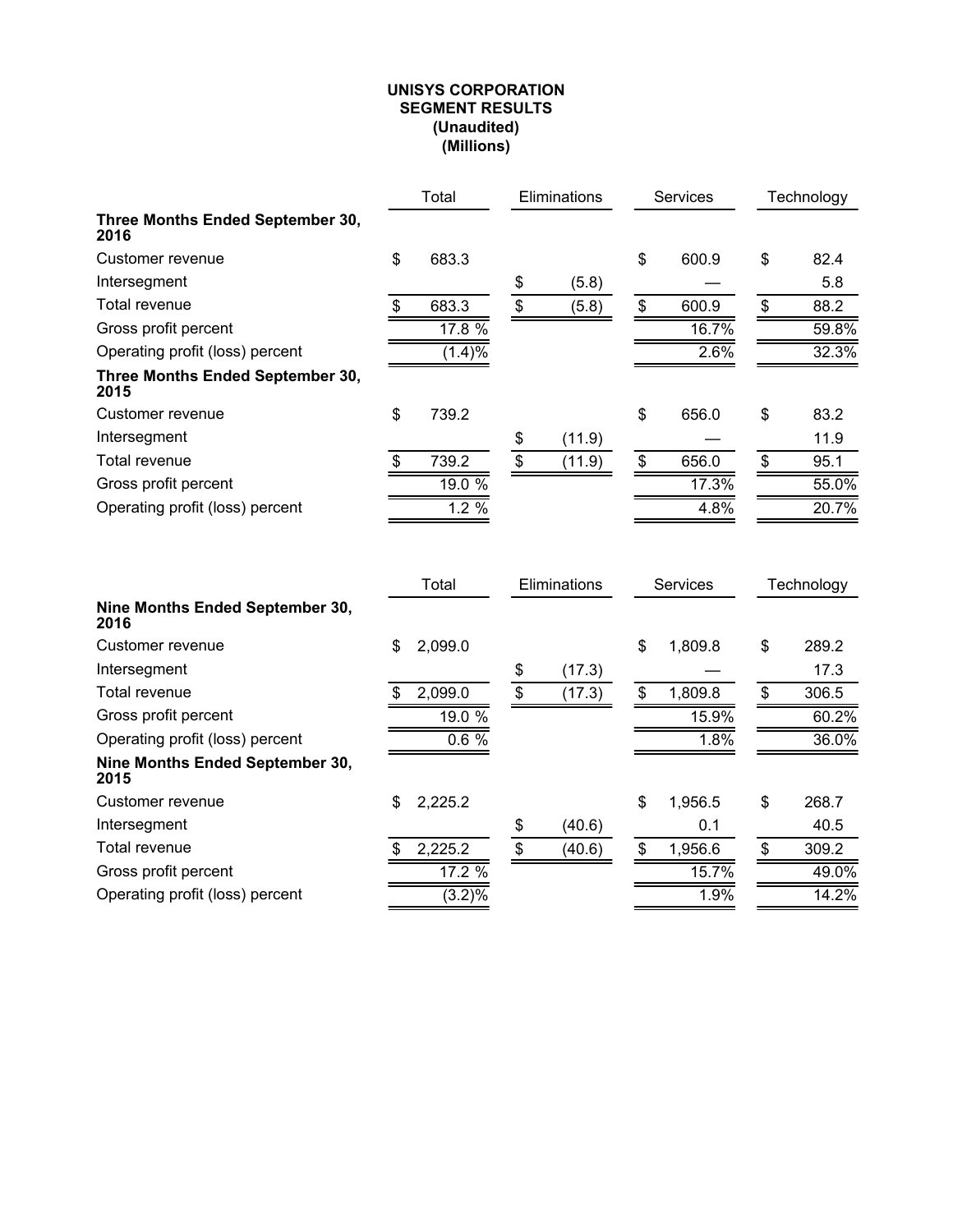#### **UNISYS CORPORATION CONSOLIDATED BALANCE SHEETS (Unaudited) (Millions)**

|                                                | September 30,<br>2016 | December 31, 2015 |             |  |
|------------------------------------------------|-----------------------|-------------------|-------------|--|
| <b>Assets</b>                                  |                       |                   |             |  |
| <b>Current assets</b>                          |                       |                   |             |  |
| Cash and cash equivalents                      | \$<br>442.7           | - \$              | 365.2       |  |
| Accounts and notes receivable, net             | 532.5                 |                   | 581.6       |  |
| Inventories:                                   |                       |                   |             |  |
| Parts and finished equipment                   | 25.3                  |                   | 20.9        |  |
| Work in process and materials                  | 14.2                  |                   | 22.9        |  |
| Prepaid expenses and other current assets      | 119.0                 |                   | 120.9 *     |  |
| <b>Total</b>                                   | 1,133.7               |                   | $1,111.5$ * |  |
| Properties                                     | 889.2                 |                   | 876.6       |  |
| Less-Accumulated depreciation and amortization | 746.2                 |                   | 722.8       |  |
| Properties, net                                | 143.0                 |                   | 153.8       |  |
| Outsourcing assets, net                        | 183.0                 |                   | 182.0       |  |
| Marketable software, net                       | 137.7                 |                   | 138.5       |  |
| Prepaid postretirement assets                  | 79.3                  |                   | 45.1        |  |
| Deferred income taxes                          | 117.5                 |                   | $127.4$ *   |  |
| Goodwill                                       | 180.1                 |                   | 177.4       |  |
| Other long-term assets                         | 201.8                 |                   | 194.3 *     |  |
| <b>Total</b>                                   | \$<br>2,176.1         | \$                | 2,130.0     |  |
| <b>Liabilities and deficit</b>                 |                       |                   |             |  |
| <b>Current liabilities</b>                     |                       |                   |             |  |
| Notes payable                                  | \$                    | \$                | 65.8        |  |
| Current maturities of long-term-debt           | 220.4                 |                   | 11.0        |  |
| Accounts payable                               | 175.5                 |                   | 219.3       |  |
| Deferred revenue                               | 318.9                 |                   | 335.1       |  |
| Other accrued liabilities                      | 353.1                 |                   | 329.9 *     |  |
| <b>Total</b>                                   | 1,067.9               |                   | $961.1$ *   |  |
| Long-term debt                                 | 201.2                 |                   | 233.7 *     |  |
| Long-term postretirement liabilities           | 1,943.9               |                   | 2,111.3     |  |
| Long-term deferred revenue                     | 142.2                 |                   | 123.3       |  |
| Other long-term liabilities                    | 79.0                  |                   | 79.2 *      |  |
| Commitments and contingencies                  |                       |                   |             |  |
| <b>Total deficit</b>                           | (1,258.1)             |                   | (1,378.6)   |  |
| <b>Total</b>                                   | \$<br>2,176.1         | \$                | $2,130.0$ * |  |

\* Certain amounts have been reclassified to conform to the current-year presentation.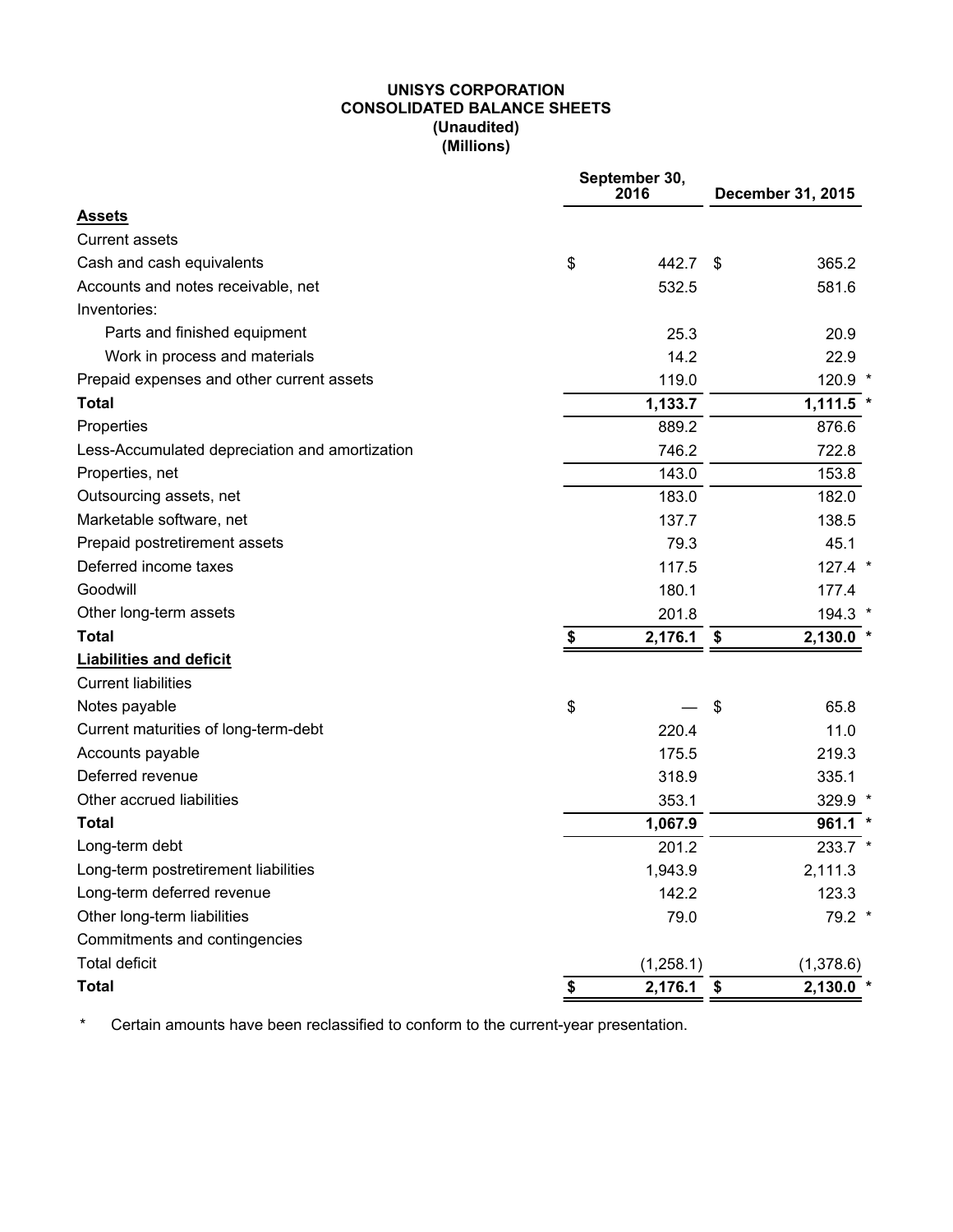#### **UNISYS CORPORATION CONSOLIDATED STATEMENTS OF CASH FLOWS (Unaudited) (Millions)**

|                                                                                                                   | <b>Nine Months Ended</b><br>September 30, |             |           |  |
|-------------------------------------------------------------------------------------------------------------------|-------------------------------------------|-------------|-----------|--|
|                                                                                                                   |                                           | 2016        | 2015      |  |
| Cash flows from operating activities                                                                              |                                           |             |           |  |
| Consolidated net income (loss)                                                                                    | \$                                        | $(38.3)$ \$ | (104.5)   |  |
| Add (deduct) items to reconcile consolidated net loss to net cash provided<br>by (used for) operating activities: |                                           |             |           |  |
| Foreign currency transaction losses                                                                               |                                           | 0.4         | 8.0       |  |
| Non-cash interest expense                                                                                         |                                           | 4.9         |           |  |
| Employee stock compensation                                                                                       |                                           | 7.7         | 7.9       |  |
| Depreciation and amortization of properties                                                                       |                                           | 28.6        | 34.1      |  |
| Depreciation and amortization of outsourcing assets                                                               |                                           | 39.7        | 41.2      |  |
| Amortization of marketable software                                                                               |                                           | 48.0        | 50.3      |  |
| Other non-cash operating activities                                                                               |                                           | 1.4         | 1.8       |  |
| Loss on disposal of capital assets                                                                                |                                           | 2.0         | 6.1       |  |
| Pension contributions                                                                                             |                                           | (104.0)     | (115.6)   |  |
| Pension expense                                                                                                   |                                           | 63.0        | 81.5      |  |
| Increase in deferred income taxes, net                                                                            |                                           | (2.7)       | (2.8)     |  |
| Decrease in receivables, net                                                                                      |                                           | 59.9        | 11.7      |  |
| Decrease (increase) in inventories                                                                                |                                           | 5.5         | (7.7)     |  |
| Decrease in accounts payable and other accrued liabilities                                                        |                                           | (45.3)      | (121.4)   |  |
| Increase (decrease) in other liabilities                                                                          |                                           | 10.5        | (8.3)     |  |
| Decrease in other assets                                                                                          |                                           | 20.0        | 9.2       |  |
| Net cash provided by (used for) operating activities                                                              |                                           | 101.3       | (108.5)   |  |
| Cash flows from investing activities                                                                              |                                           |             |           |  |
| Proceeds from investments                                                                                         |                                           | 3,307.3     | 2,904.0   |  |
| Purchases of investments                                                                                          |                                           | (3,331.6)   | (2,884.2) |  |
| Investment in marketable software                                                                                 |                                           | (47.1)      | (46.8)    |  |
| Capital additions of properties                                                                                   |                                           | (18.3)      | (40.2)    |  |
| Capital additions of outsourcing assets                                                                           |                                           | (41.4)      | (80.4)    |  |
| Other                                                                                                             |                                           | (1.3)       | 6.1       |  |
| Net cash used for investing activities                                                                            |                                           | (132.4)     | (141.5)   |  |
| <b>Cash flows from financing activities</b>                                                                       |                                           |             |           |  |
| Proceeds from issuance of long-term debt                                                                          |                                           | 213.5       | 31.8      |  |
| Payments for capped call transactions                                                                             |                                           | (27.3)      |           |  |
| Issuance costs relating to long-term debt                                                                         |                                           | (7.3)       |           |  |
| Payments of long-term debt                                                                                        |                                           | (2.1)       | (1.3)     |  |
| Proceeds from exercise of stock options                                                                           |                                           |             | 3.7       |  |
| Net (payments) proceeds from short-term borrowings                                                                |                                           | (65.8)      | 55.0      |  |
| Financing fees                                                                                                    |                                           |             | (0.2)     |  |
| Net cash provided by financing activities                                                                         |                                           | 111.0       | 89.0      |  |
| Effect of exchange rate changes on cash and cash equivalents                                                      |                                           | (2.4)       | (40.2)    |  |
| Increase (decrease) in cash and cash equivalents                                                                  |                                           | 77.5        | (201.2)   |  |
| Cash and cash equivalents, beginning of period                                                                    |                                           | 365.2       | 494.3     |  |
| Cash and cash equivalents, end of period                                                                          | \$                                        | 442.7 \$    | 293.1     |  |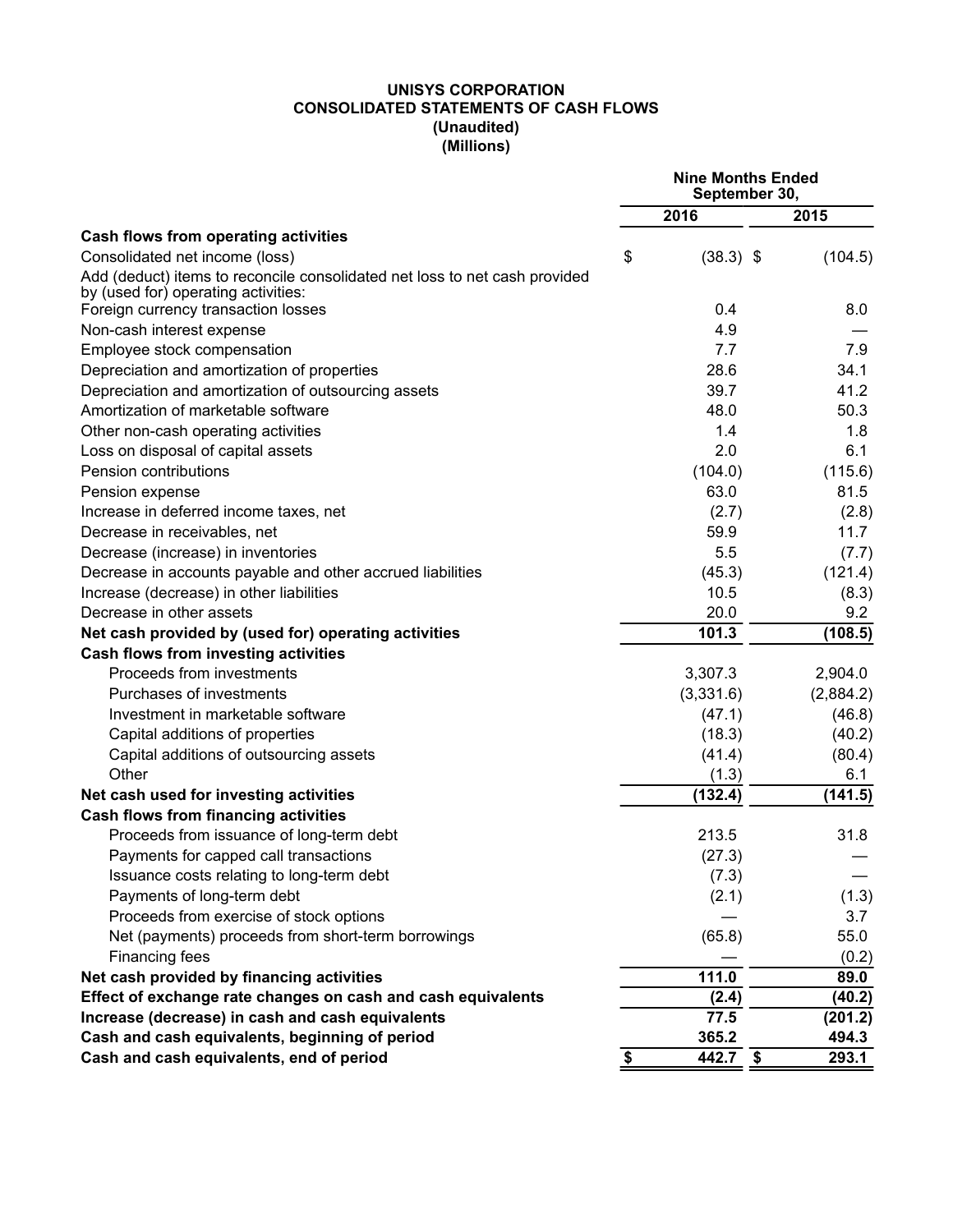# **UNISYS CORPORATION RECONCILIATION OF SELECTED GAAP MEASURES TO NON-GAAP MEASURES (Unaudited)**

|  |  | (Millions, except per share data) |  |
|--|--|-----------------------------------|--|
|--|--|-----------------------------------|--|

|                                               |                                                                                             | <b>Three Months</b><br><b>Ended September 30,</b> |        |    |        | <b>Nine Months</b> |        |                            |           |  |  |
|-----------------------------------------------|---------------------------------------------------------------------------------------------|---------------------------------------------------|--------|----|--------|--------------------|--------|----------------------------|-----------|--|--|
|                                               |                                                                                             |                                                   |        |    |        |                    |        | <b>Ended September 30,</b> |           |  |  |
|                                               |                                                                                             |                                                   | 2016   |    | 2015   | 2016               |        |                            | 2015      |  |  |
| <b>Corporation common shareholders</b>        | <b>GAAP net income (loss) attributable to Unisys</b>                                        | \$                                                | (28.2) | \$ | (9.6)  | \$                 | (46.5) | \$                         | (111.0)   |  |  |
| Cost reduction and                            |                                                                                             |                                                   |        |    |        |                    |        |                            |           |  |  |
| other expense:                                | pretax                                                                                      |                                                   | 34.6   |    | 17.4   |                    | 71.7   |                            | 70.0      |  |  |
|                                               | tax provision (benefit)                                                                     |                                                   | (2.6)  |    | (1.0)  |                    | (4.7)  |                            | (5.0)     |  |  |
|                                               | net of tax                                                                                  |                                                   | 32.0   |    | 16.4   |                    | 67.0   |                            | 65.0      |  |  |
| Pension Expense:                              | pretax                                                                                      |                                                   | 21.2   |    | 27.2   |                    | 63.0   |                            | 81.5      |  |  |
|                                               | tax provision (benefit)                                                                     |                                                   | 0.3    |    | (0.6)  |                    | 0.9    |                            | (1.6)     |  |  |
|                                               | net of tax                                                                                  |                                                   | 21.5   |    | 26.6   |                    | 63.9   |                            | 79.9      |  |  |
|                                               | Non-GAAP net income (loss) attributable to<br><b>Unisys Corporation common shareholders</b> |                                                   | 25.3   |    | 33.4   |                    | 84.4   |                            | 33.9      |  |  |
| Add interest expense on convertible notes     |                                                                                             |                                                   | 4.6    |    |        |                    | 9.9    |                            |           |  |  |
| share                                         | Non-GAAP net income (loss) attributable to<br>Unisys Corporation for diluted earnings per   | \$                                                | 29.9   | \$ | 33.4   |                    | 94.3   | \$                         | 33.9      |  |  |
| Weighted average shares (thousands)           |                                                                                             |                                                   | 50,082 |    | 49,934 |                    | 50,052 |                            | 49,894    |  |  |
|                                               | Plus incremental shares from assumed conversion:                                            |                                                   |        |    |        |                    |        |                            |           |  |  |
|                                               | Employee stock plans                                                                        |                                                   | 226    |    | 114    |                    | 175    |                            | 163       |  |  |
|                                               | Convertible notes                                                                           |                                                   | 21,868 |    |        |                    | 15,685 |                            |           |  |  |
|                                               | Non-GAAP adjusted weighted average shares                                                   |                                                   | 72,176 |    | 50,048 |                    | 65,912 |                            | 50,057    |  |  |
| Diluted earnings (loss) per share             |                                                                                             |                                                   |        |    |        |                    |        |                            |           |  |  |
| <b>GAAP basis</b>                             |                                                                                             |                                                   |        |    |        |                    |        |                            |           |  |  |
| Corporation for diluted earnings per share    | GAAP net income (loss) attributable to Unisys                                               | \$                                                | (28.2) | \$ | (9.6)  | \$                 | (46.5) |                            | \$(111.0) |  |  |
|                                               | Divided by adjusted weighted average shares                                                 |                                                   | 50,082 |    | 49,934 |                    | 50,052 |                            | 49,894    |  |  |
| <b>GAAP diluted earnings (loss) per share</b> |                                                                                             | \$                                                | (0.56) | \$ | (0.19) | \$                 | (0.93) | \$                         | (2.22)    |  |  |
| <b>Non-GAAP basis</b>                         |                                                                                             |                                                   |        |    |        |                    |        |                            |           |  |  |
| Corporation for diluted earnings per share    | Non-GAAP net income (loss) attributable to Unisys                                           | \$                                                | 29.9   | \$ | 33.4   | \$                 | 94.3   | \$                         | 33.9      |  |  |
| shares                                        | Divided by Non-GAAP adjusted weighted average                                               |                                                   | 72,176 |    | 50,048 |                    | 65,912 |                            | 50,057    |  |  |
|                                               | Non-GAAP diluted earnings (loss) per share                                                  | \$                                                | 0.41   | \$ | 0.67   | \$                 | 1.43   | \$                         | 0.68      |  |  |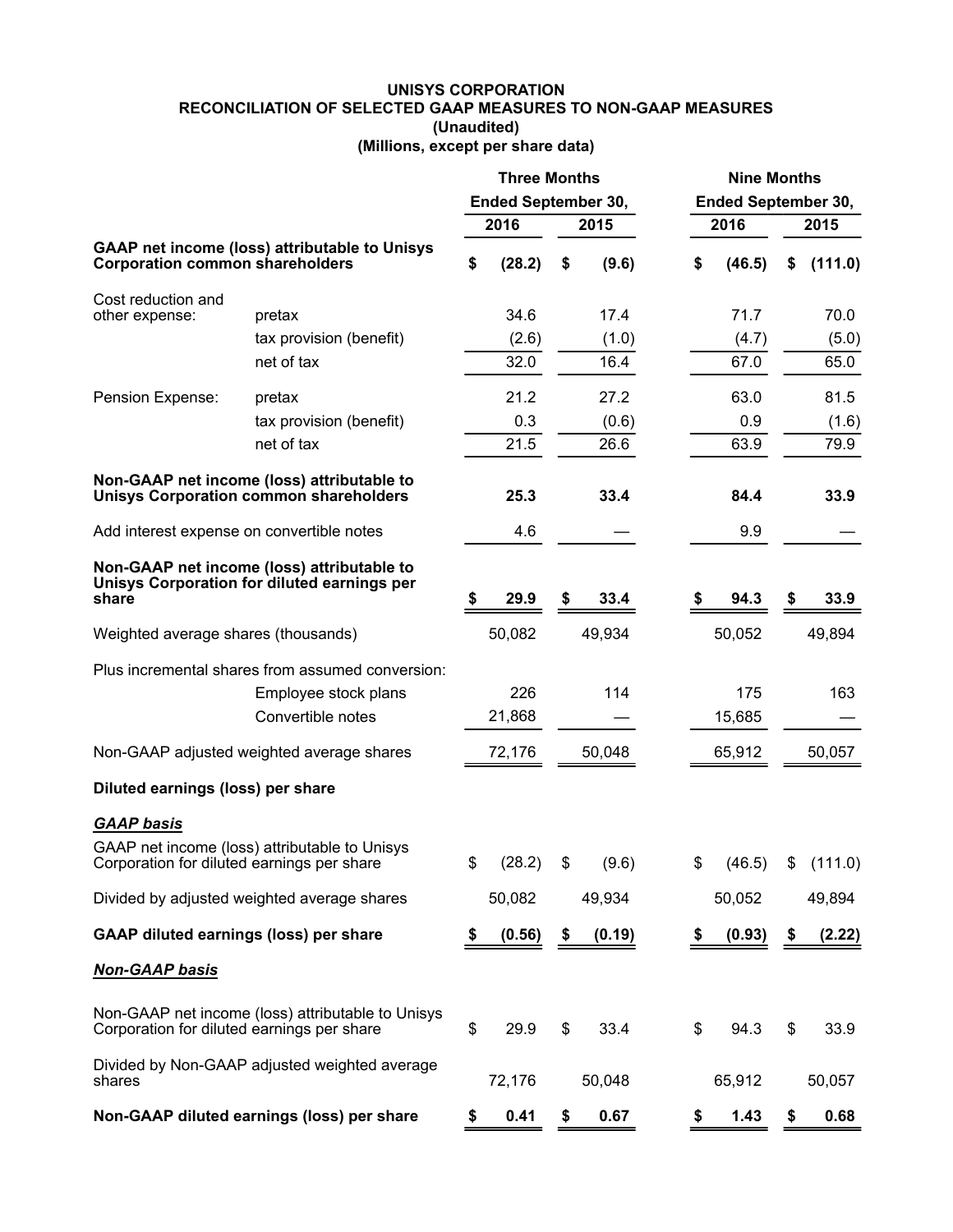#### **UNISYS CORPORATION RECONCILIATION OF GAAP OPERATING PROFIT TO NON-GAAP OPERATING PROFIT (Unaudited) (Millions)**

|                                                | <b>Three Months</b>        |             | <b>Nine Months</b>         |         |      |           |  |  |  |
|------------------------------------------------|----------------------------|-------------|----------------------------|---------|------|-----------|--|--|--|
|                                                | <b>Ended September 30,</b> |             | <b>Ended September 30,</b> |         |      |           |  |  |  |
| <b>GAAP</b> operating profit (loss)            | 2016                       | 2015        |                            | 2016    | 2015 |           |  |  |  |
|                                                | \$<br>(9.8)                | \$<br>8.6   | \$                         | 12.1    | \$   | (70.9)    |  |  |  |
| Cost reduction and other expense               | 34.6                       | 17.4        |                            | 71.7    |      | 70.0      |  |  |  |
| FAS87 pension expense                          | 21.2                       | 27.2        |                            | 63.0    |      | 81.5      |  |  |  |
| <b>Non-GAAP operating profit</b><br>(loss)     | \$<br>46.0                 | \$<br>53.2  | \$                         | 146.8   | \$   | 80.6      |  |  |  |
| <b>Customer Revenue</b>                        | \$<br>683.3                | \$<br>739.2 | \$                         | 2,099.0 | \$   | 2,225.2   |  |  |  |
| <b>GAAP operating profit (loss) %</b>          | $(1.4)\%$                  | 1.2%        |                            | 0.6%    |      | $(3.2)\%$ |  |  |  |
| <b>Non-GAAP operating profit</b><br>(loss) $%$ | 6.7 $%$                    | 7.2%        |                            | $7.0\%$ |      | 3.6%      |  |  |  |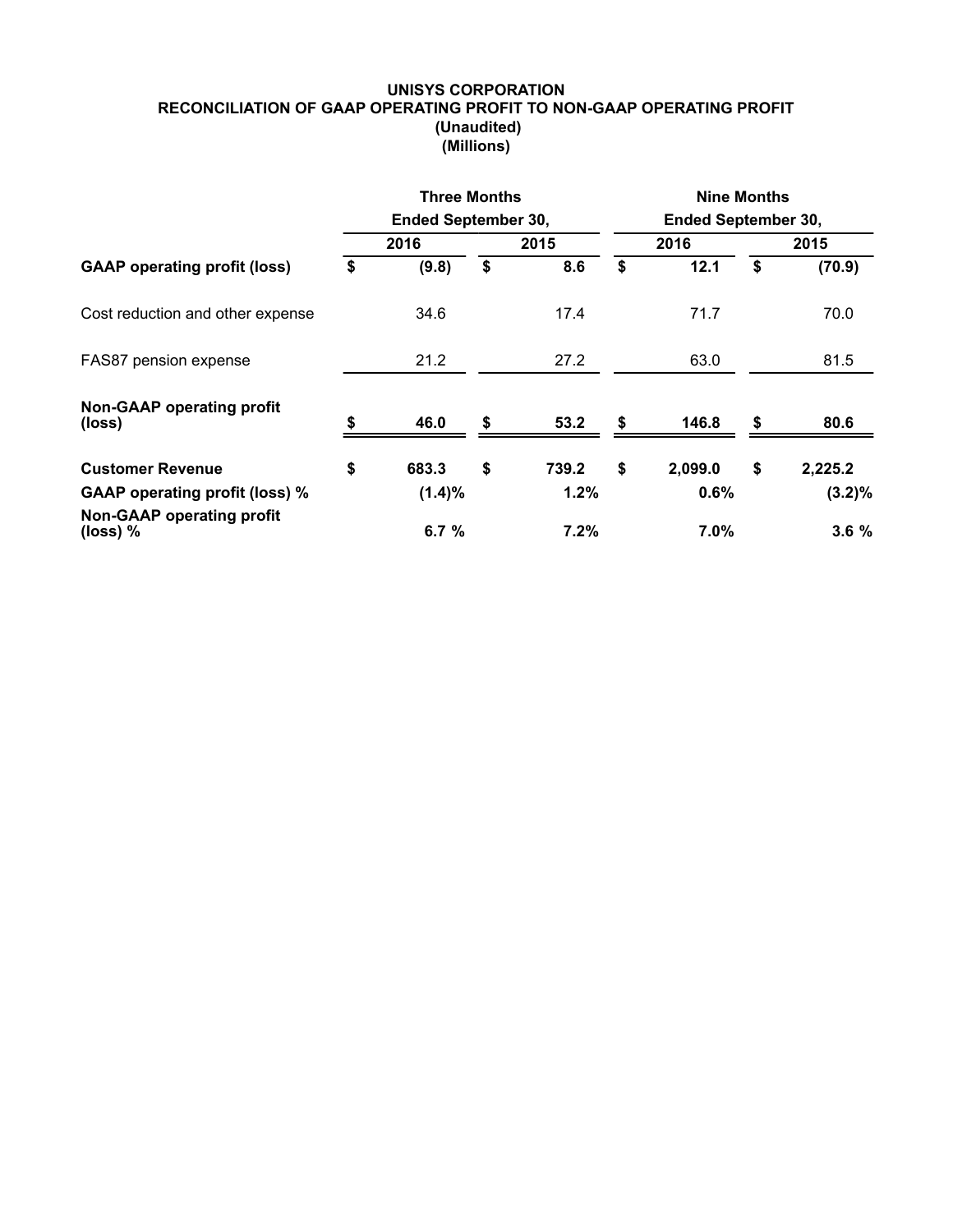#### **UNISYS CORPORATION RECONCILIATION OF GAAP TO NON-GAAP (Unaudited) (Millions)**

# **FREE CASH FLOW**

|                                           | <b>Three Months</b>        |              | <b>Nine Months</b>         |        |    |         |  |  |
|-------------------------------------------|----------------------------|--------------|----------------------------|--------|----|---------|--|--|
|                                           | <b>Ended September 30,</b> |              | <b>Ended September 30,</b> |        |    |         |  |  |
|                                           | 2016                       | 2015         |                            | 2016   |    | 2015    |  |  |
| Cash provided by (used for)<br>operations | \$<br>42.5                 | \$<br>(44.1) | - \$                       | 101.3  | \$ | (108.5) |  |  |
| Additions to marketable<br>software       | (16.9)                     | (13.4)       |                            | (47.1) |    | (46.8)  |  |  |
| Additions to properties                   | (7.3)                      | (15.5)       |                            | (18.3) |    | (40.2)  |  |  |
| Additions to outsourcing assets           | (12.6)                     | (27.7)       |                            | (41.4) |    | (80.4)  |  |  |
| Free cash flow                            | 5.7                        | (100.7)      |                            | (5.5)  |    | (275.9) |  |  |
| Pension funding                           | 39.9                       | 39.9         |                            | 104.0  |    | 115.6   |  |  |
| Cost reduction payments                   | 23.1                       | 24.4         |                            | 62.3   |    | 37.6    |  |  |
| <b>Adjusted free cash flow</b>            | 68.7                       | \$<br>(36.4) | S                          | 160.8  | \$ | (122.7) |  |  |